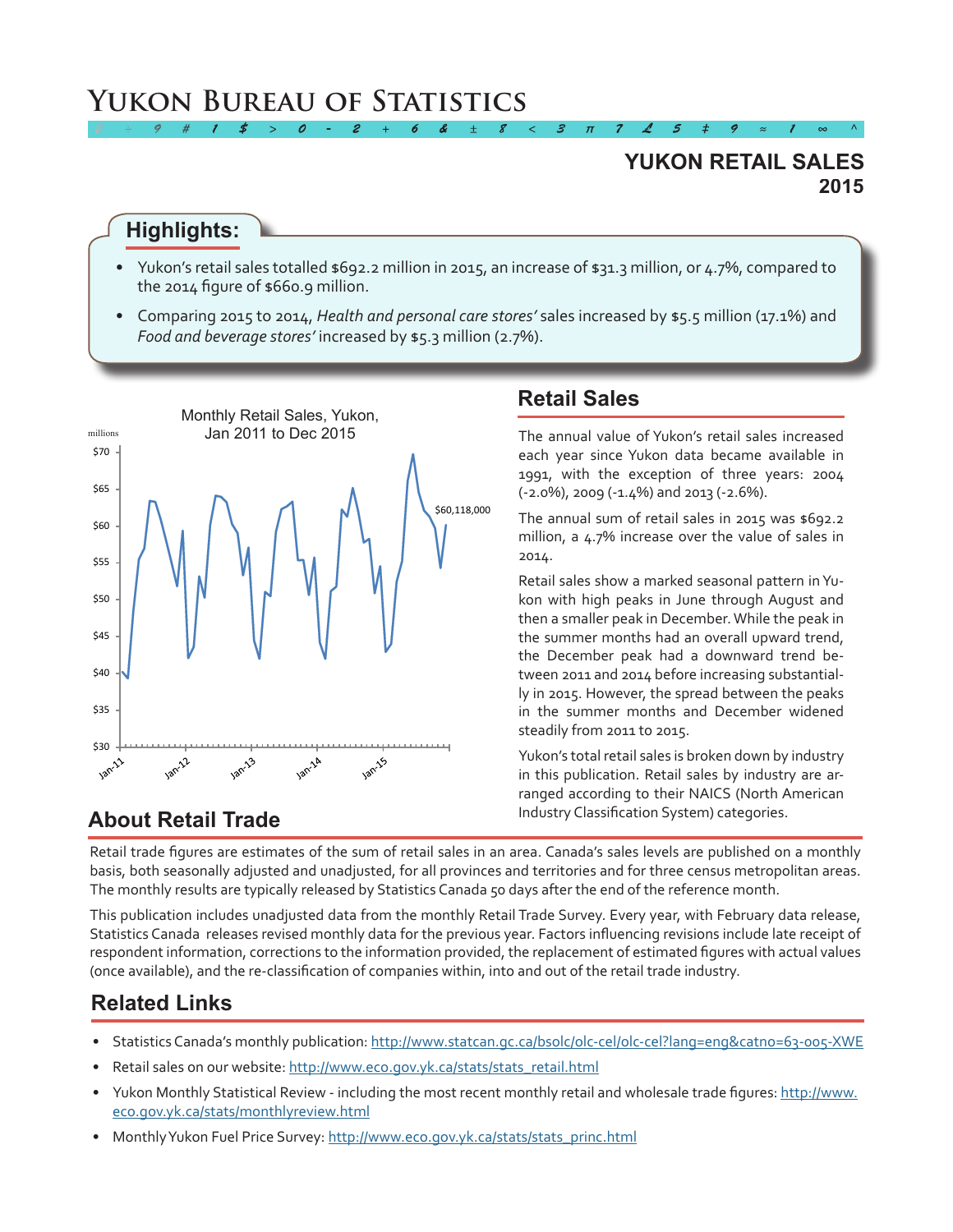### **Monthly Sales, Yukon, January to December 2015**

|                                                                                | Jan          | Feb                       | Mar                         | Apr                       | May                                | Jun                       | Jul          | Aug                       | Sep          | Oct                                     | Nov                       | Dec                                |
|--------------------------------------------------------------------------------|--------------|---------------------------|-----------------------------|---------------------------|------------------------------------|---------------------------|--------------|---------------------------|--------------|-----------------------------------------|---------------------------|------------------------------------|
|                                                                                | (5000)       |                           |                             |                           |                                    |                           |              |                           |              |                                         |                           |                                    |
| <b>Total Retail trade</b>                                                      | 42.890       |                           |                             |                           | 43,976 52,445 55,204 66,066        | 69,731                    | 64,559       |                           |              |                                         |                           | 62,062 61,238 59,672 54,269 60,118 |
| Motor vehicle and parts dealers                                                | $\mathsf{x}$ | $\boldsymbol{\mathsf{x}}$ | $\mathsf{x}$                | $\boldsymbol{\mathsf{x}}$ | X                                  | $\boldsymbol{\mathsf{x}}$ | $\mathsf{x}$ | $\mathsf{x}$              | $\mathsf{x}$ | $\mathsf{x}$                            | $\boldsymbol{\mathsf{x}}$ | $\boldsymbol{\mathsf{x}}$          |
| Furniture and home furnishings stores                                          | 1,046        | 650                       | 1.052                       | 938                       | 1,116                              | 836                       | 1,045        | 1,178                     | 1,207        | 1.245                                   | 1,137                     | 1.411                              |
| Electronics and appliance stores<br>Building material and garden equipment and | X            | X                         | X                           | X                         | X                                  | $\mathsf{x}$              | $\mathsf{x}$ | X                         | X            | X                                       | X                         | $\boldsymbol{\mathsf{x}}$          |
| supplies dealers                                                               | X            | X                         | X                           | X                         | X                                  | $\mathsf{x}$              | $\mathsf{x}$ | $\boldsymbol{\mathsf{x}}$ | X            | X                                       | $\mathsf{x}$              | $\boldsymbol{\mathsf{x}}$          |
| Food and beverage stores                                                       |              |                           | 14,943 14,062 15,696 16,089 |                           | 17,998                             | 18,944                    | 19,602       |                           |              | 18,602 17,061 16,809 15,369 18,177      |                           |                                    |
| Grocery stores                                                                 | x            | x                         | x                           | x                         | x                                  | x                         | x            | x                         | x            | x                                       | x                         | x                                  |
| Supermarkets and other grocery<br>(except convenience) stores                  |              |                           |                             |                           | 12,135 11,137 12,327 12,415 13,498 | 13,952                    | 14,447       |                           |              | 14, 147 13, 042 12, 881 12, 161 13, 114 |                           |                                    |
| Convenience stores                                                             | x            | x                         | x                           | x                         | x                                  | x                         | x            | х                         | x            | x                                       | x                         | х                                  |
| Specialty food stores                                                          | 180          | 192                       | 220                         | 236                       | 363                                | 379                       | 359          | 358                       | 272          | 258                                     | x                         | x                                  |
| Beer, wine and liquor stores                                                   | x            | x                         | x                           | x                         | x                                  | x                         | X            | x                         | x            | x                                       | x                         | x                                  |
| Health and personal care stores                                                | 2,748        | 3,047                     | 2,992                       | 2,813                     | 3,255                              | 3,376                     | 3,227        | 3,108                     | 3,122        | 3,184                                   | 3,183                     | 3,466                              |
| Gasoline stations                                                              | 7.691        | 7.285                     | 8.291                       | 8.213                     | 9,245                              | 10,678                    | 10,795       | 10,601                    | 9,572        | 9.344                                   | 7,923                     | 8,119                              |
| Clothing and clothing accessories stores                                       | $\mathsf{x}$ | $\boldsymbol{x}$          | X                           | $\boldsymbol{\mathsf{x}}$ | X                                  | $\mathsf{x}$              | X            | X                         | X            | $\mathsf{x}$                            | $\mathsf{x}$              | $\boldsymbol{\mathsf{x}}$          |
| Sporting goods, hobby, book and music stores                                   | X            | X                         | X                           | X                         | $\mathsf{x}$                       | $\mathsf{x}$              | $\mathsf{x}$ | X                         | X            | X                                       | $\mathsf{x}$              | X                                  |
| General merchandise stores                                                     | $\mathsf{x}$ | X                         | X                           | X                         | $\mathsf{x}$                       | $\mathsf{x}$              | $\mathsf{x}$ | X                         | $\mathsf{x}$ | $\mathsf{x}$                            | $\mathsf{x}$              | $\boldsymbol{\mathsf{x}}$          |
| Miscellaneous store retailers                                                  | X            | X                         | X                           | X                         | X                                  | $\mathsf{x}$              | X            | X                         | X            | X                                       | X                         | x                                  |

x = data suppressed

Yukon data on retail sales, categorized by industry, were available on a monthly basis for four industry subsectors in 2015: *Food and beverage stores*; *Gasoline stations; Health and personal care stores;* and *Furniture and home furnishings stores.* The seasonal variations in sales of these categories are captured in the graph. As shown in the graph:

- *• Food and beverage stores*' sales normally show marked seasonality, with increases in the summer months. In 2015, the highest amount was in July at \$19.6 million.
- *• Gasoline stations'* sales were strong in the 2015 summer months, reaching the peak of \$10.8 million in July.
- *• Health and personal care stores'* sales fluctuated during the first half of the year with a general increasing trend,



and remained almost unchanged between July and November, then increased in December.

*• Furniture and home furnishings stores*' sales fluctuated during the first six months of the year and then registered an overall increasing trend.

The annual sales for *Food and beverage stores* totalled \$203.4 million in 2015, representing 29.4% of the total retail sales. This was followed by*Gasoline stations'* annual sales at \$107.8 million, 15.6% ofthe totalretail sales in 2015*.* The annual sales for *Health and personal care stores* and *Furniture and home furnishings stores* were \$37.5 million and \$12.9 million, respectively. *Health and personal care stores*' sales represented 5.4% of the total retail sales, while *Furniture and home furnishings stores*' sales represented 1.9%.

Within the industry group of *Grocery stores* (part of *Food and beverage stores* subsector), annual sales of *Supermarkets and other grocery store (except convenience) stores* totalled \$155.3 million in 2015.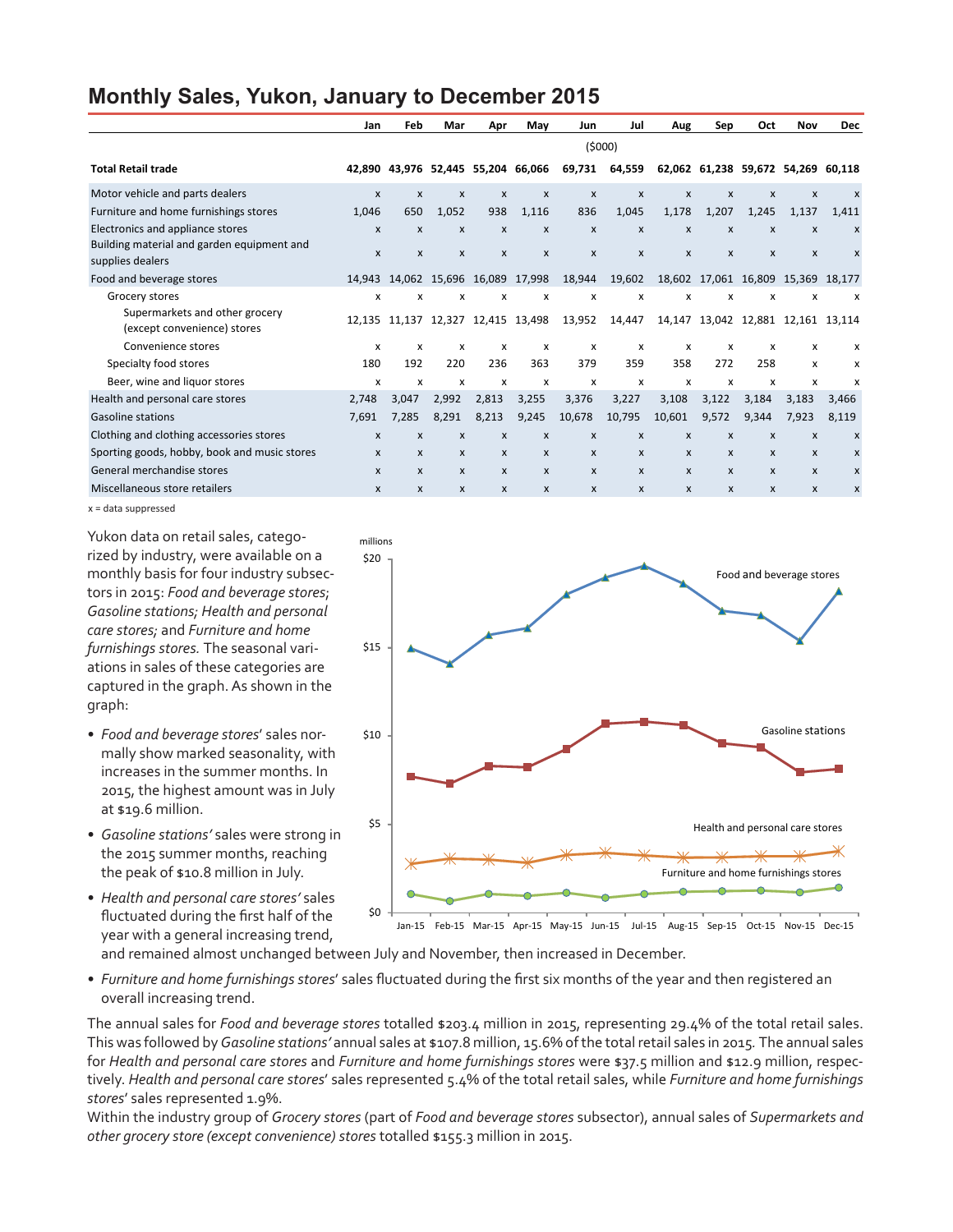### **Annual Sales and Growth, Yukon, 2011 to 2015**

For 2015, annual data for four subsectors, one industry group and one industry inYukon were available.The four subsectors represent 52.2% of total Yukon retail sales in 2015. The table below displays all annual data available during any of the five years.

|                                                             | 2011         | 2012                  | 2013                 | 2014         | 2015     |  |  |
|-------------------------------------------------------------|--------------|-----------------------|----------------------|--------------|----------|--|--|
|                                                             |              |                       | Sum of sales (\$000) |              |          |  |  |
| <b>Total Retail trade</b>                                   | 651,664      | 669,956               | 652,280              | 660,914      | 692,230  |  |  |
| Motor vehicle and parts dealers                             | $\mathsf{x}$ | X                     | $\mathsf{x}$         | $\mathsf{x}$ | X        |  |  |
| <b>Automobile Dealers</b>                                   | х            | 60,765                | x                    | x            | x        |  |  |
| Furniture and home furnishings stores                       | X            | 16,534                | 15,499               | 13,478       | 12,861   |  |  |
| Electronics and appliance stores                            | 12,760       | X                     | 10,630               | X            | X        |  |  |
| Building material and garden equipment and supplies dealers | 54,937       | 53,977                | 48,493               | X            | X        |  |  |
| Food and beverage stores                                    | 186,203      | 192,995               | 194,838              | 198,011      | 203,352  |  |  |
| <b>Grocery Stores</b>                                       | x            | x                     | x                    | X            | x        |  |  |
| Supermarkets and other grocery (except convenience) stores  | 144,808      | x                     | 148,624              | 151,117      | 155,256  |  |  |
| Specialty food stores                                       | X            | x                     | 3,524                | 3,542        | x        |  |  |
| Health and personal care stores                             | 31,518       | 32,226                | 31,055               | 32,044       | 37,521   |  |  |
| Gasoline stations                                           | 97,369       | 108,326               | 106,435              | 107,414      | 107,757  |  |  |
| Clothing and clothing accessories stores                    | 18,310       | 16,880                | $\mathsf{x}$         | $\mathsf{x}$ | X        |  |  |
| Clothing stores                                             | 12,112       | 11,333                | 10,878               | 10,645       | x        |  |  |
| Jewellery, luggage and leather goods stores                 | х            | x                     | 3,241                | x            | x        |  |  |
|                                                             |              | Year-over-year change |                      |              |          |  |  |
| <b>Total Retail trade</b>                                   | 8.7%         | 2.8%                  | $-2.6%$              | 1.3%         | 4.7%     |  |  |
| Motor vehicle and parts dealers                             | $\cdots$     | $\cdots$              | $\cdots$             | $\cdots$     |          |  |  |
| <b>Automobile Dealers</b>                                   | $\cdots$     |                       | $\cdots$             |              | $\cdots$ |  |  |
| Furniture and home furnishings stores                       |              | $\cdots$              | $-6.3%$              | $-13.0%$     | $-4.6%$  |  |  |
| Electronics and appliance stores                            | $\cdots$     | $\cdots$              | $\cdots$             | $\ddotsc$    |          |  |  |
| Building material and garden equipment and supplies dealers |              | $-1.7%$               | $-10.2%$             | $\cdots$     | $\cdots$ |  |  |
| Food and beverage stores                                    | $-1.5%$      | 3.6%                  | 1.0%                 | 1.6%         | 2.7%     |  |  |
| <b>Grocery Stores</b>                                       |              | $\cdots$              | $\cdots$             | $\cdots$     | $\cdots$ |  |  |
| Supermarkets and other grocery (except convenience) stores  | 5.6%         |                       | $\cdots$             | 1.7%         | 2.7%     |  |  |
| Specialty food stores                                       | $\cdots$     | $\cdots$              | $\cdots$             | 0.5%         | $\cdots$ |  |  |
| Health and personal care stores                             | $\cdots$     | 2.2%                  | $-3.6%$              | 3.2%         | 17.1%    |  |  |
| Gasoline stations                                           |              | 11.3%                 | $-1.7%$              | 0.9%         | 0.3%     |  |  |
| Clothing and clothing accessories stores                    | 5.7%         | $-7.8%$               | $\cdots$             | $\cdots$     |          |  |  |
| Clothing stores                                             | 2.5%         | $-6.4%$               | $-4.0%$              | $-2.1%$      |          |  |  |
| Jewellery, luggage and leather goods stores                 | $\cdots$     | $\cdots$              | $\cdots$             | $\cdots$     |          |  |  |

x = data suppressed



Retail trade industry subsectors' data first became available in 2004. However, for most of the subsectors, the analysis of trend is not possible due to intermittent suppressions. Only two subsectors haveYukon data going back for more than ten years - *Food and beverage stores,* and *Furniture and home furnishings stores* (with the exception of 2011).

- • The *Food and beverage stores* subsector contributed 29.4% to the total retail sales in 2015.This industry has seen increasing sales in nine of the last ten years (2006 to 2015). Comparing 2015 to 2014, sales increased from \$198.0 million to \$203.4 million, an increase of \$5.3 million, or 2.7%.The 2015 sales for the subsector is the highest since the data became available in 2004.
- *• Furniture and home furnishings stores'* sales accounted for 1.9% of total retail sales in 2015. Comparing 2015 to 2014, sales in this subsector decreased by \$617,000, or 4.6%.